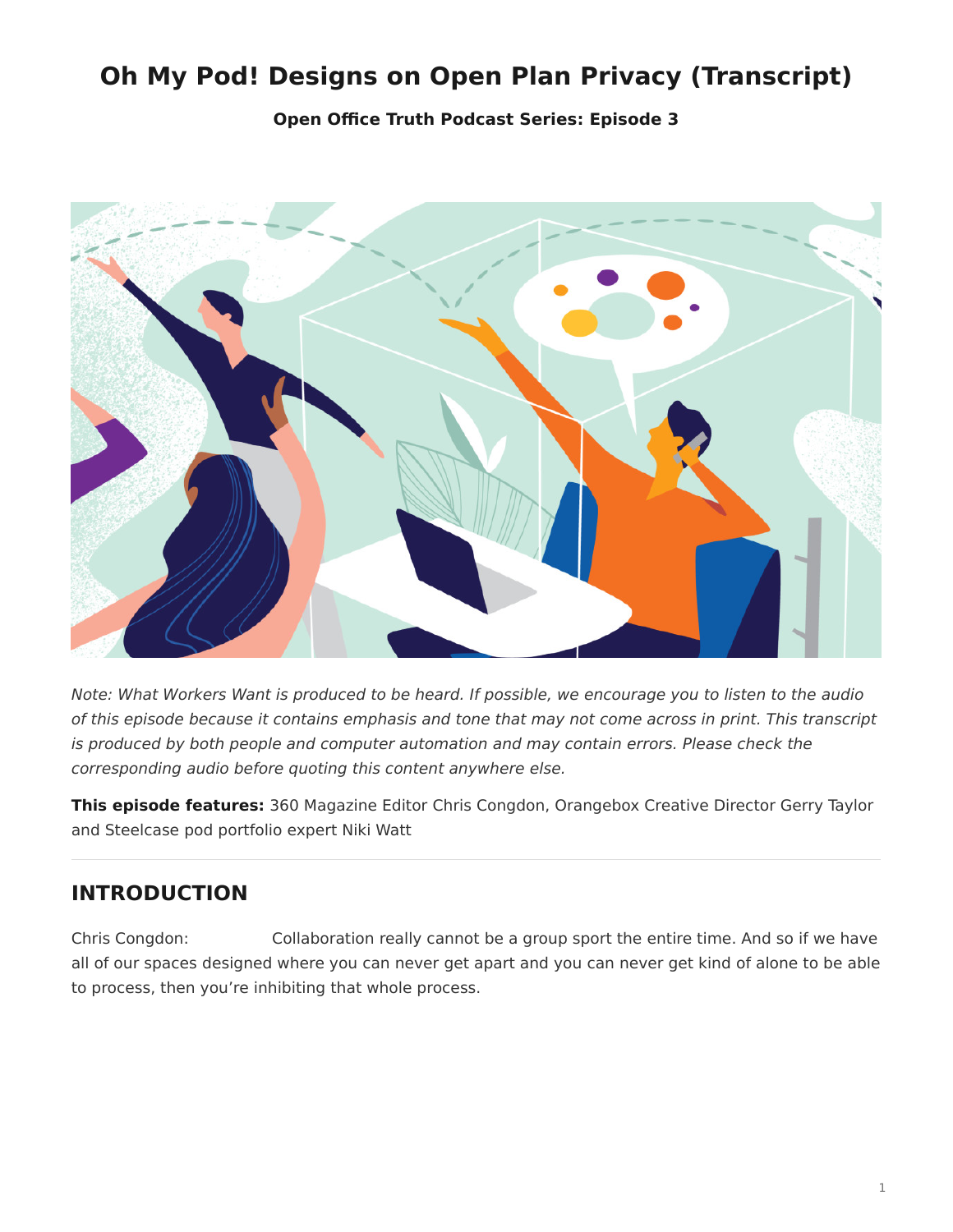Host Katie Pace: Welcome to What Workers Want, the new 360 real-time, a Steelcase 360 podcast about how the places we work, learn, and heal are changing to help people thrive and ideas flourish at work. I'm your host Katie Pace and today I'm collaborating with our producer Rebecca Charbauski.

Co-host Rebecca Charbauski: Hi.

Katie: We're in the midst of our most ambitious podcast yet, a five part series on the Open Office Truth.

Rebecca: We are, and we don't collaborate all the time because as we heard at the top of the show, if we did, that wouldn't work either.

Katie: Yep.

Rebecca: So for those people who are just joining us, they can join us right now. Listen to this episode, you won't be lost. But if you're looking for our previous episodes, we've put the entire series at steelcase.com/openofficetruth. In our last episode, we got to hear brand new research that teaches us how we can focus better in the open plan. And Katie, you got put to the test that you passed.

Katie: I passed.

Rebecca: You did a good job.

Katie: So today we're going to focus on how teamwork is changing and what that means for the way we work and how that impacts the open office. We're going to spend some time with experts and solutions for privacy in the open plan. So that means what does it look like when we need four walls and a door. And we're also going to hear from the creative director of Orangebox, the UK-based company that's been designing for work away for the desk from its inception in 2002. And we'll also hear about an emerging privacy solution pods and how to find the best pod for you.

Rebecca: Have you found your best pod, Katie?

Katie: Oh yes. I love my pod.

Rebecca: We're going to start with new research on teamwork and you and I work together on a team and we know teamwork is very different than it was even 10 years ago.

Katie: True, yes.

Rebecca: It's very fast paced. It requires a lot of collaboration back and forth. 360 Magazine recently published an issue called [New Work, New Rules](https://www.steelcase.com/research/360-magazine/new-work-new-rules/), and it says the average person spends more than half of their day at work working with other people.

Katie: Yeah, that's really true.

Rebecca: Yeah. But for some people, the truth about the open office is, they're just trying to figure out how to do that.

Katie: Well, to figure all this out for real in a way that doesn't involve pizza boxes for privacy-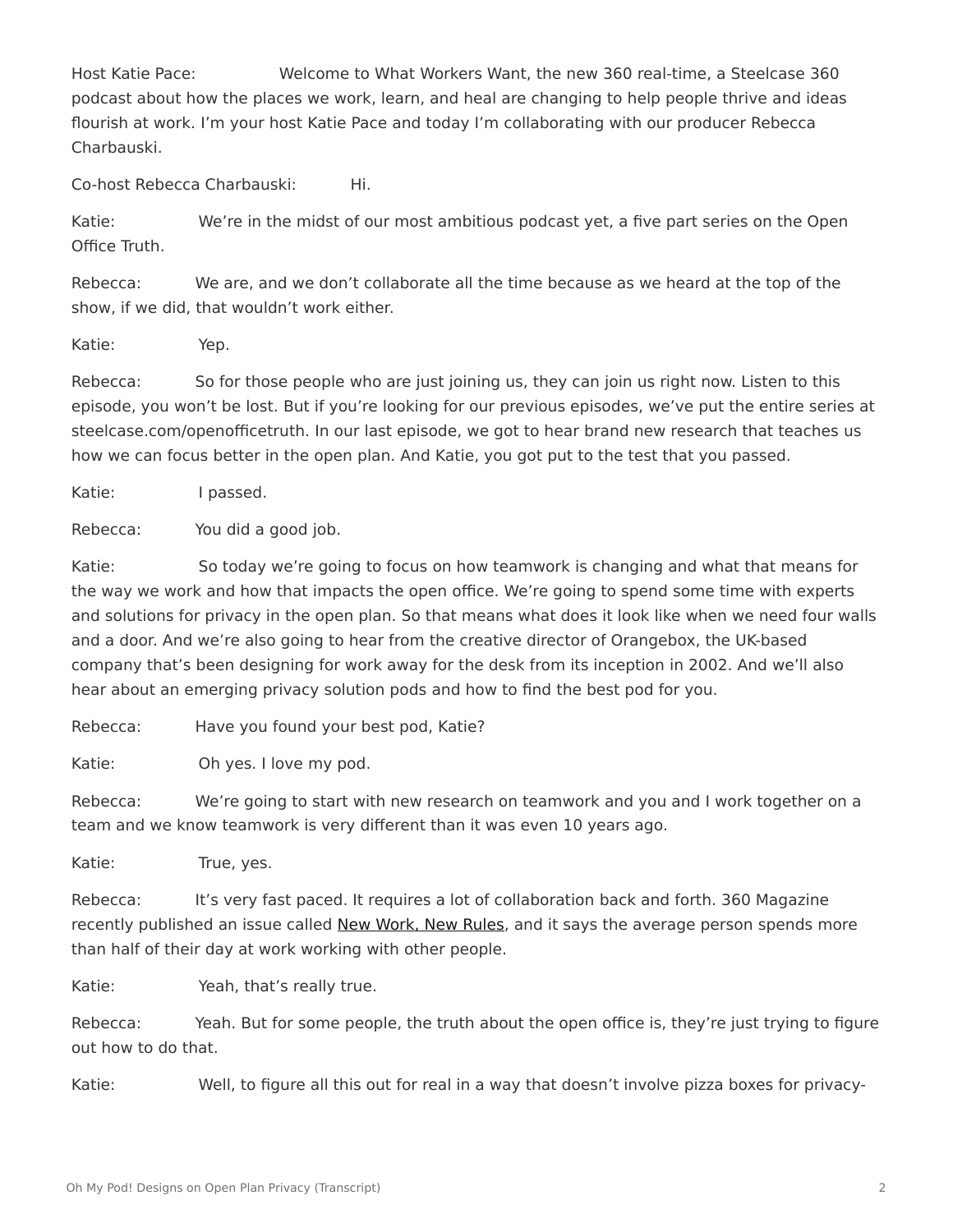Rebecca: Or scored snaked across the floor.

Katie: Or scored snaked across the floor. Yes. I sat down with 360 Editor, Chris Congdon, and she told me about this fundamental shift from designing for an individual in the open plan to designing for teams. So it's a very different way to think about the workplace. Let's listen in.

Chris, thanks for joining us.

Chris Congdon: Thanks Katie. It's always great to be here.

Katie: So teamwork isn't new, but your article reports on how teamwork has changed. So why is that?

Chris: Well, I think there's a lot of factors that are kind of coming together at one time. I mean, one, every organization feels pressure to innovate. We've got to come up with something new, different, faster, better. So all of us are on a quest for innovation, but it's got to be fast innovation. So, we can't dawdle about getting solutions out to market.

Katie: Right.

Chris: So everybody's feeling the pressure for speed and just go faster and faster and faster. And you add to that, that it's just a lot more complex. There aren't easy answers for everything that's out there in the world, so the problems that we're trying to solve are just a lot trickier. And so you have these things coming together where it's the speed, the intensity of the need to innovate and the complexity, and that's causing teams to have to work fundamentally different than we ever have before. And how is that different?

And the analogy that just popped into our heads as we started thinking about, of course a sports' analogy, and started thinking instead of being like a sport where each of you is doing your own thing, like running a relay, you're running your leg of the relay and then you're handing off the baton or the project to the next person and having this very kind of linear progression through your work. It's a lot more like playing soccer or basketball where it's like this super fast pace. You can't do your thing alone. You've got to have a team around you. And it's constantly going back and forth and back and forth. And it's just a fundamentally different way of working than what we did, even five years ago.

Katie: Yeah, it's more intense.

Chris: So much more intense. Absolutely.

Katie: So with this new kind of teamwork, is it fueling some of these frustrations? Is this some of the reason why there's so much frustration? And we just heard a little bit earlier, like so much anger about the open office.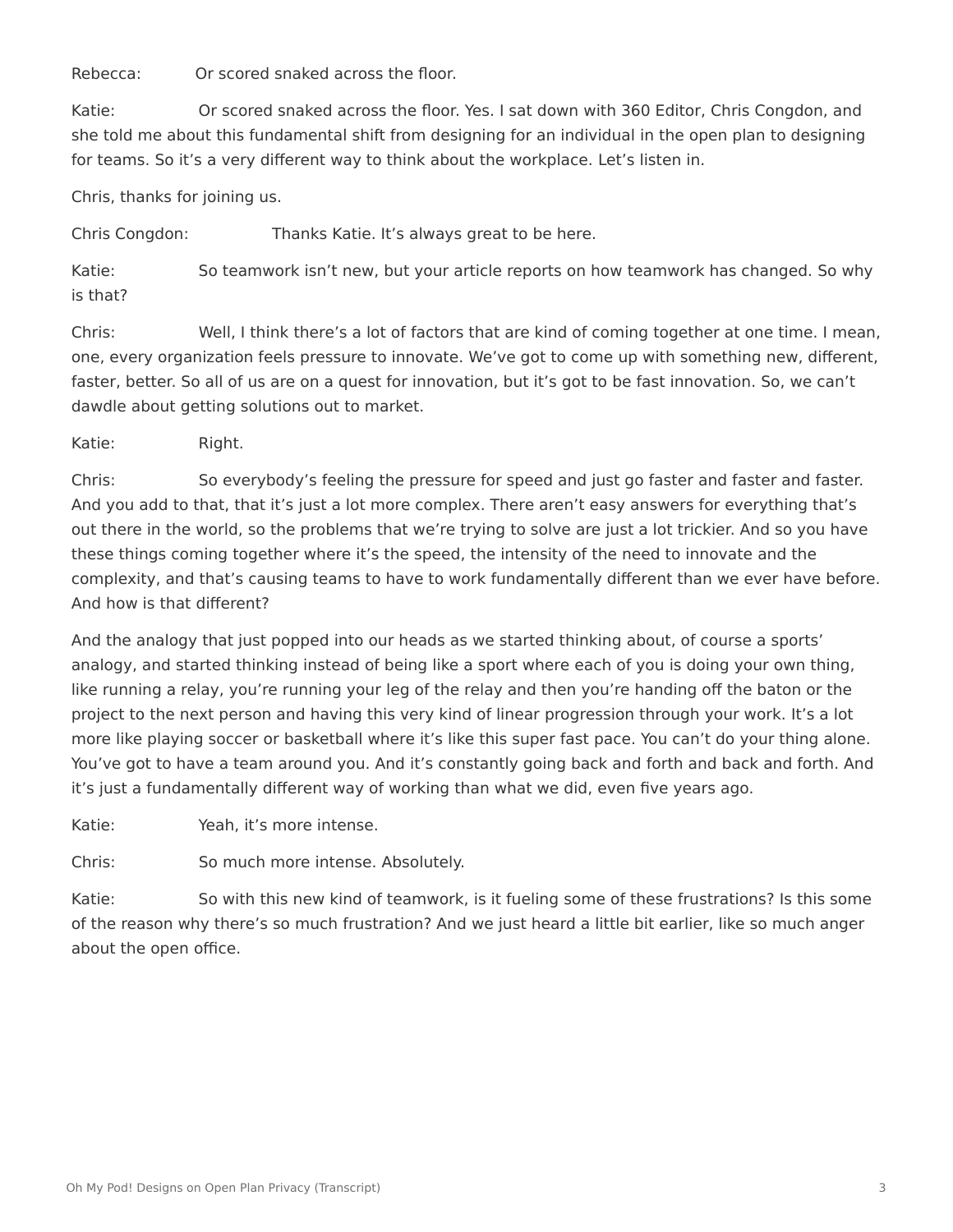Chris: Well, I think part of what's going on is it's pushing people in different ways. So for example, if work used to be kind of this linear paced kind of thing, the office used to be designed around that. And it's not so much about the open plan overall, but some aspects of an open plan space might be having lots of people kind of sitting in rows and kind of sitting individually, whether it be in cubicles or benches or that kind of thing. And that's okay when the work that you're doing is very individual and I just do my own thing and I kind of keep my nose down.

But now when you've got people who are needing to be together and interacting, not just two people shoulder to shoulder, but a group of people, where do you go to do that? And a lot of open plan spaces haven't been designed to really create a home for teams. So a lot of times teams are feeling like, they just don't have the kind of space that they need to work in. So it's not designed for the kinds of interactions they're having. They don't even actually have their own space where they can do that kind of work.

And then I think another thing that people are really starting to feel is, because they're being asked to innovate, a lot of the spaces that we have to do work weren't really designed for innovation. And I think we're still frankly figuring out what it takes spatially to help people come up with new ideas. But some of the things that we know for sure is sitting in a very traditional conference room is not going to cut it, because people tend to be in very kind of passive behaviors that we sit, we listen, we watch a presentation, but that's not innovation. That's just being a bystander. To actually get people engaged in innovation, they have to get more physically engaged, standing up, moving around, trying new things. And our workspaces for the most part just haven't been designed to support that.

Katie: Yeah, and they haven't been designed to support the individual. Right? So now we have all of this teamwork and, "Hey, we're all going to work together all the time. We're going to take down the conference rooms. We're going to have collaboration all the time." And that's good and right, but you also have to think about the individual. Right? You have to think about me. I need to work alone sometimes too.

Chris: Yeah. I mean, collaboration really cannot be a group sport the entire time because we know enough from our work on collaboration that it's an ebb and flow between being together as a group and then you need to go away as an individual to develop your own thoughts and your own ideas or just to digest some of the ideas that you've generated as a group. So it's this kind of dance, if you will, between together, apart, together, apart. And so if we have all of our spaces designed where you can never get apart and you can never get kind of alone to be able to process, then you're inhibiting that whole process.

So, individuals need to be able to have that freedom to be able to be in close proximity where we can see each other and work together, but I also have to rapidly toggle into a mode where I can focus and concentrate and then be able to go back and forth and back and forth.

| Katie: | Right.                             |
|--------|------------------------------------|
| Chris: | Yeah.                              |
| Katie: | Well Chris, thanks for joining us. |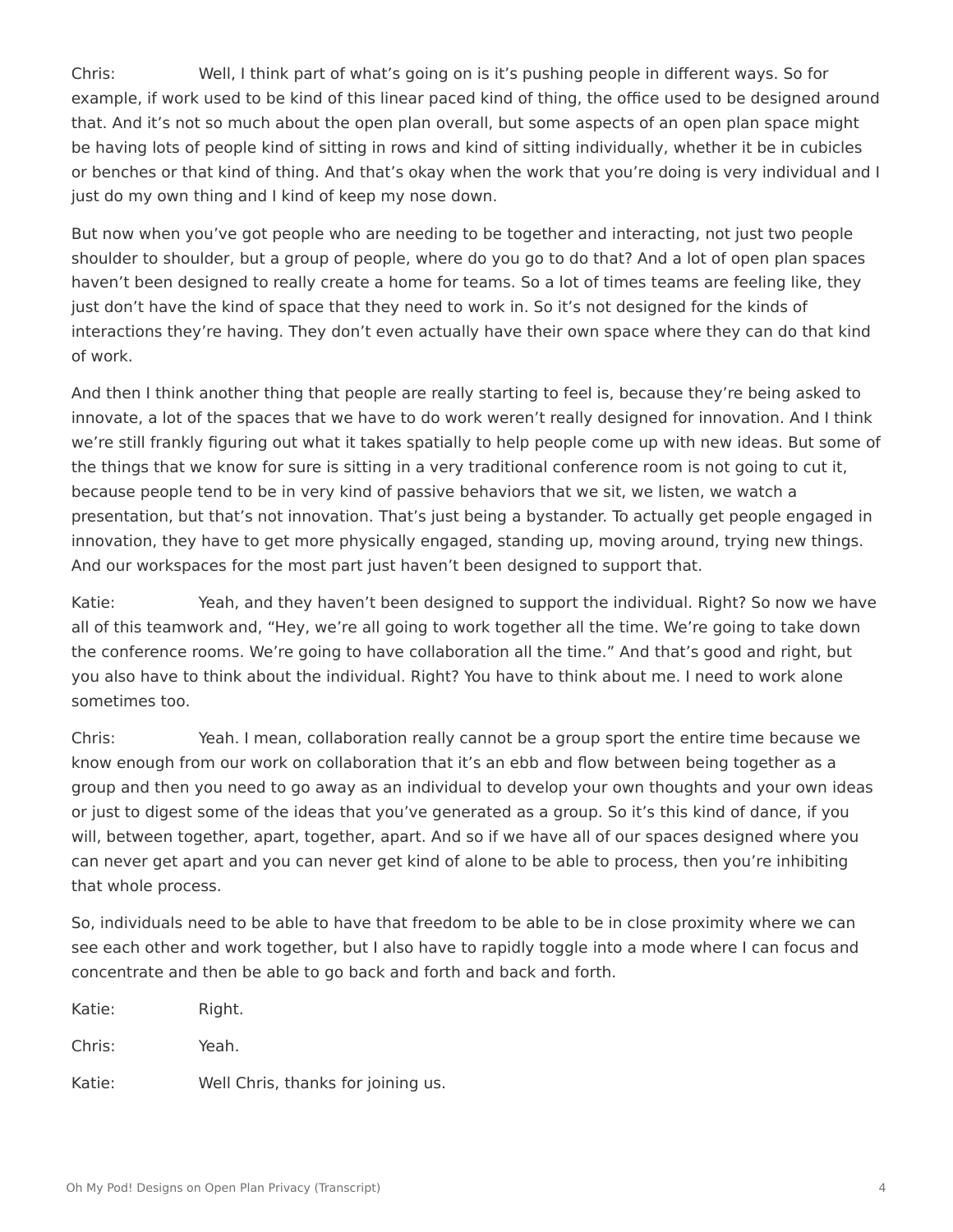Chris: Thanks Katie.

Rebecca: So that sounds like just how our team works, Katie.

Katie: Yes, we are totally a basketball team.

#### **DESIGNING FOR WORK AWAY FROM YOUR DESK**

Rebecca: We are. So the question is how do you design for these spaces? We caught up with Orangebox Creative Director, Gerry Taylor on the phone. He's been with the company since it began in 2002.

Katie: And if you aren't familiar with **[Orangebox](https://www.steelcase.com/brands/orangebox/)**, they're a new part of the Steelcase family. They're based in South Wales and since the beginning they've been designing for this work away from the desk.

Rebecca: Gerry, can you start by telling us how you approached design as a creative director?

Gerry Taylor: Well, I think it's a unique [inaudible 00:08:32] of Orangebox and it's intrinsic to our success. I always described that the circle completes itself. We all talk to each other. And part of the success of Orangebox is we're not a hierarchical company, but a flat company and that circle has always completed itself in the sense that ideas don't go on for years before they're coming around and having discussions with the senior sales guy.

And my job is a Creative Director is to try to always be pushing, sometimes just maybe pushing a little bit too much, but one great asset I tell everyone about the company is a great CEO is someone who directs a company but then needs enough space for everyone to occupy and to rise in and do a great job. And for me that's a perfect description for the way that Mino has always setup and run the company. And he's just allowed me the privileged position of being incredibly close to the development of Orangebox.

Rebecca: I love something you've said to me in the past. If you're going to ask people to work away from the desk, which is a very mature piece of furniture, very refined, then you're going to want the places they're moving to, to be serious as well. You want them to have comfort, performance and function. How do you do that? How do you know when you have a great design idea?

Gerry: I think design struggles when it isolate its sales and it becomes a little bit too precious about itself. I think great ideas should always be able to stand up. Sometimes you have to not share something. You have to let something mature before you expose it too much, but I actually believe good ideas should be communicable, even quite early on in the process. I mean, in fact, I'm doing that now. I'm working on new projects now for Orangebox and what I'm actually doing is writing a narrative for what this product is about before based on research, based on observations, before even starting to think about what might this look like. It's describing the culture and I've always found that more important because something I fundamentally believe is you don't sell furniture, you sell narratives.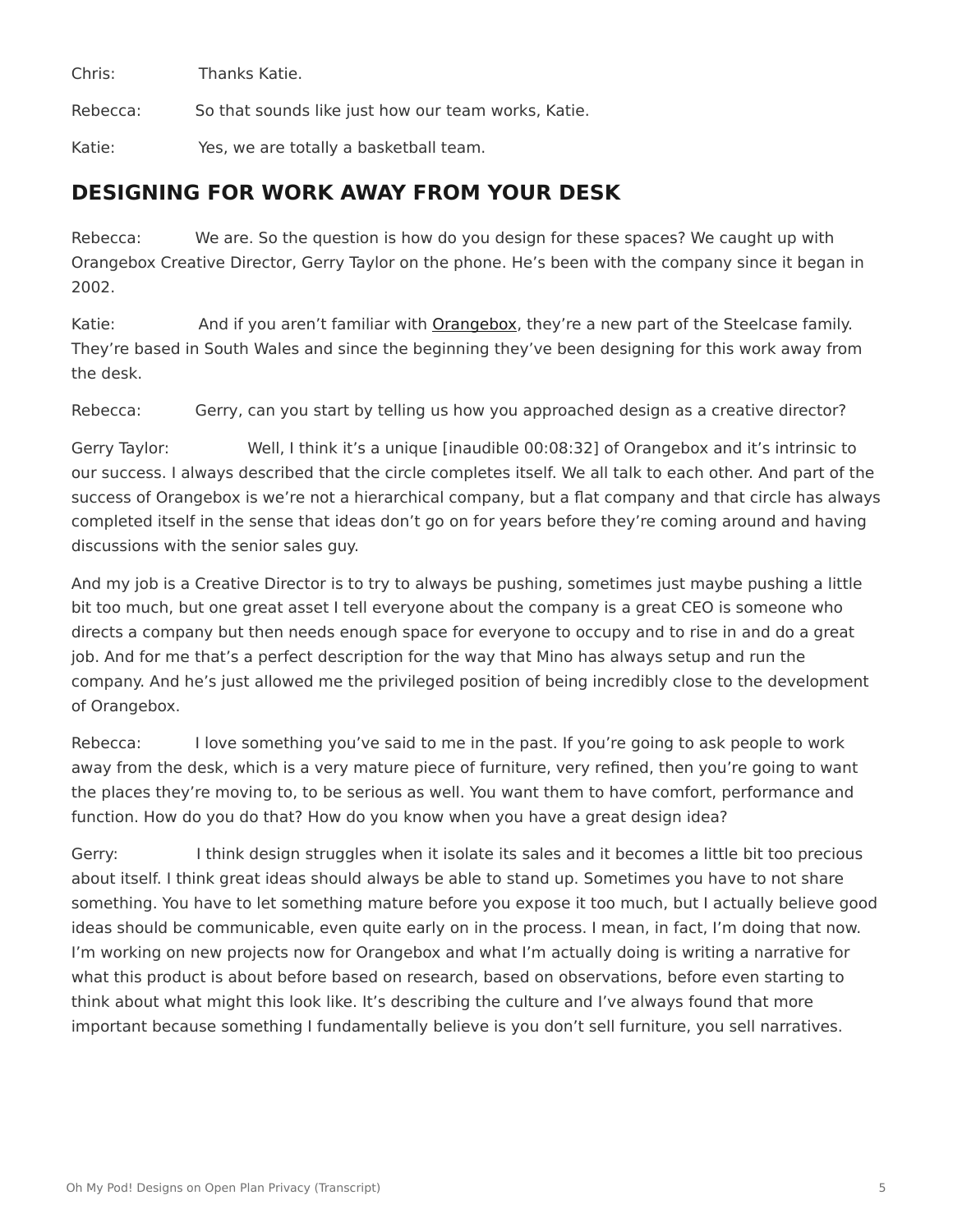Rebecca: I love that you don't sell furniture, you sell narratives and not just because I'm a storyteller. You're always thinking about how people fit into what you're doing, so the stories behind the products you're making. And I'd love to hear the story behind one particular system that you have. It's called [Away from the Desk](https://www.steelcase.com/products/lounge-seating/away-from-the-desk/) and that's the actual name of the system, Away from the Desk. So for listeners who haven't seen it, it's a soft upholstery system. It can have really high backs so it can feel really private or it can have a low back and feel more open. It lets two people sit across from each other or next to each other in a lounge posture. There's just a ton of options. Can you tell us how that came to be?

Gerry: I think one thing that we knew was important is this idea of away from the desk being a system and systems come alive when you give an intelligent matrix to really good designers and really engaging clients who can then take that product and use it in their way, even using the fabrics on the product. And one really clear asset with Away from the Desk is the ability to use the [block 00:12:22] upholstery and to play with the fabric specification within that block upholster. We're all trying to make great work environments that allow people to work in a better, happier, more fulfilled way.

## **WHAT PRIVACY LOOKS LIKE WHEN IT MEANS FOUR WALLS AND A DOOR (PODS)**

Rebecca: It was great to talk to Gerry because one of the things Orangebox also does so well is pods and while for a lot of people, pods are this new addition to the workplace landscape. Orangebox's actually on its fourth generation of [pods.](https://www.steelcase.com/products/pods/air3/)

Katie: And it's really this interesting, emerging solution and we can see why. We asked our Instagram followers if they had a place to go to make a personal phone call and 66% of people said, yeah, they do.

Rebecca: Really?

Katie: But what's amazing is that more than one third, 34% of people said no, they don't actually have a place to go if they can make a personal phone call. I mean, could you imagine if you had to walk to your car to make a personal phone call?

Rebecca: That would break the workflow for me. For sure.

Katie: Yeah.

Rebecca: Yeah. I mean sometimes you just have to call your doctor or check in on your kid. I mean, there are things you have to get done, right? And you don't want to have to leave the building. So pods are a good answer, but pods are not chairs and tables, they're a very different kind of solution. And people have to ask different kinds of questions. Like, have you ever been outside a pod, and you can actually hear the person inside the pod?

Katie: Yes.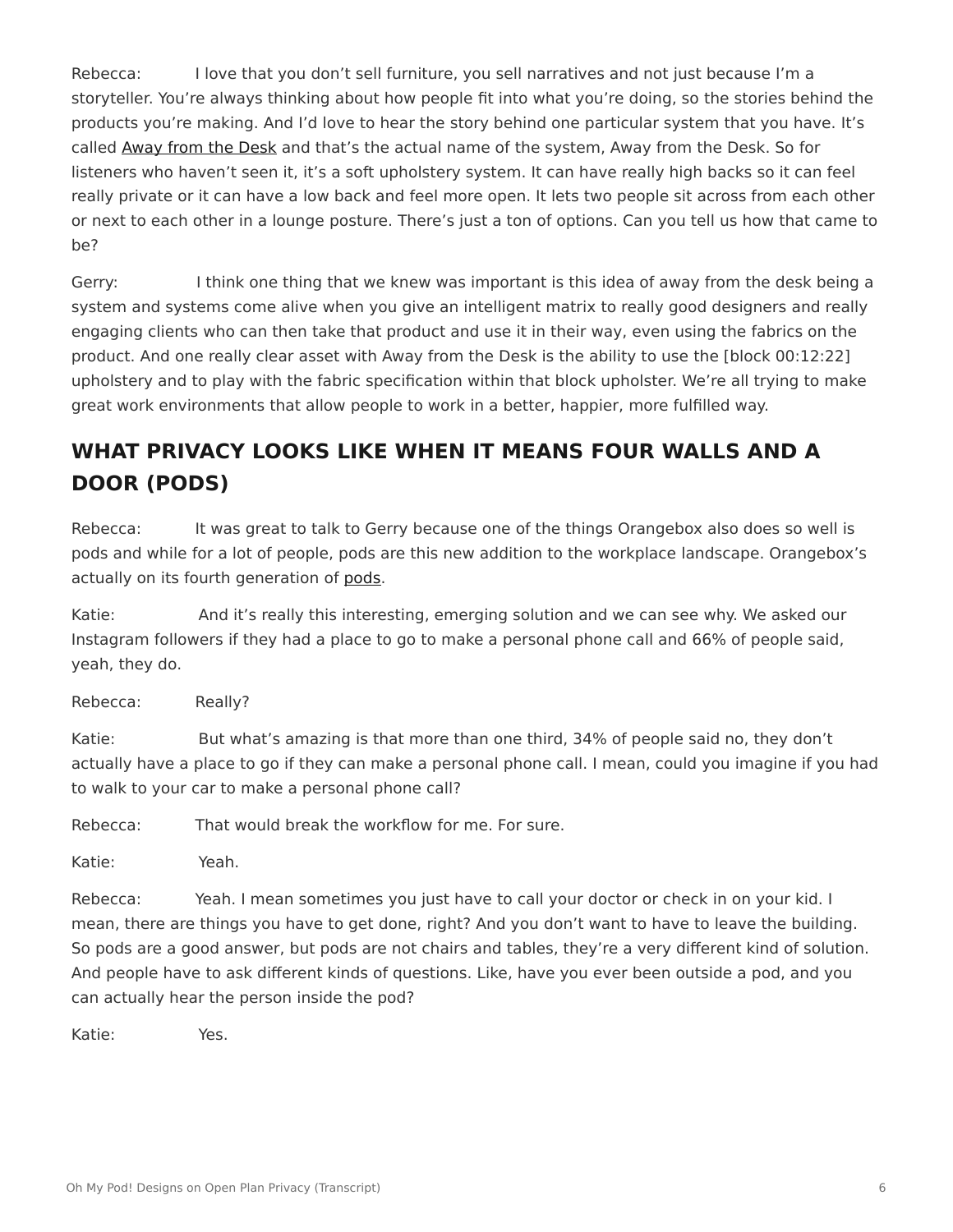Rebecca: So the acoustics aren't so great and it's actually disruptive instead of helping with privacy.

Katie: Yeah. It's not effective at all. Rebecca: Yeah. Katie: There's no visual privacy so you feel like you're in a fishbowl.

Rebecca: Totally. What makes [a good pod](https://www.steelcase.com/pods/)?

Katie: So we sat down with Niki Watt, the Steelcase Category Manager for Architecture about just that. What makes it good and what questions should we be asking [\(Take the Interactive Quiz\)](https://www.steelcase.com/steelcase-pods-quiz/)? Well, Niki, thanks for joining us.

Niki Watt: Thanks for having me.

Katie: The news articles about our industry recently are about pods. Right? They're everywhere. So in the most recent article, the BBC reported that in 2015 only one company showed a pod at NeoCon, which is our big industry show. And then this year there were more than a dozen companies that did. And for anybody that goes to this show, there was like pods everywhere, in the hallway in everybody's showroom. There were just pods everywhere. So tell us a little bit about why is this, why are the pods so popular right now?

Niki: I think they're growing for a couple reasons. Just from a people perspective, we're all so very overwhelmed with information and work to do, in charge with creating and innovating that I think individual people are looking for a little bit of respite to make a private call, to think for 15 minutes without any interruption.

Katie: Right.

Niki: So I think there's that side of that. I think from a organization standpoint, they know that this demand for enclosed spaces is continuing to grow. So how do they solve it and how do they solve it quickly is at the forefront of how they're making decisions right now.

Another benefit to organizations is really quick installation. So if you need an enclosed space, if you need a room, if you built that out of traditional construction or drywall, that would take two weeks for a smaller pod. And these pods in the market, including ours, they're installing in half a day. So there's a real benefit there just in terms of time and money and loss of productivity for being in a space.

Katie: Yeah. Talk a little bit about what they're used for because I also wonder, do people put pods in and then somebody sits in there all day and it's like, "Forget the open plan. This is my office."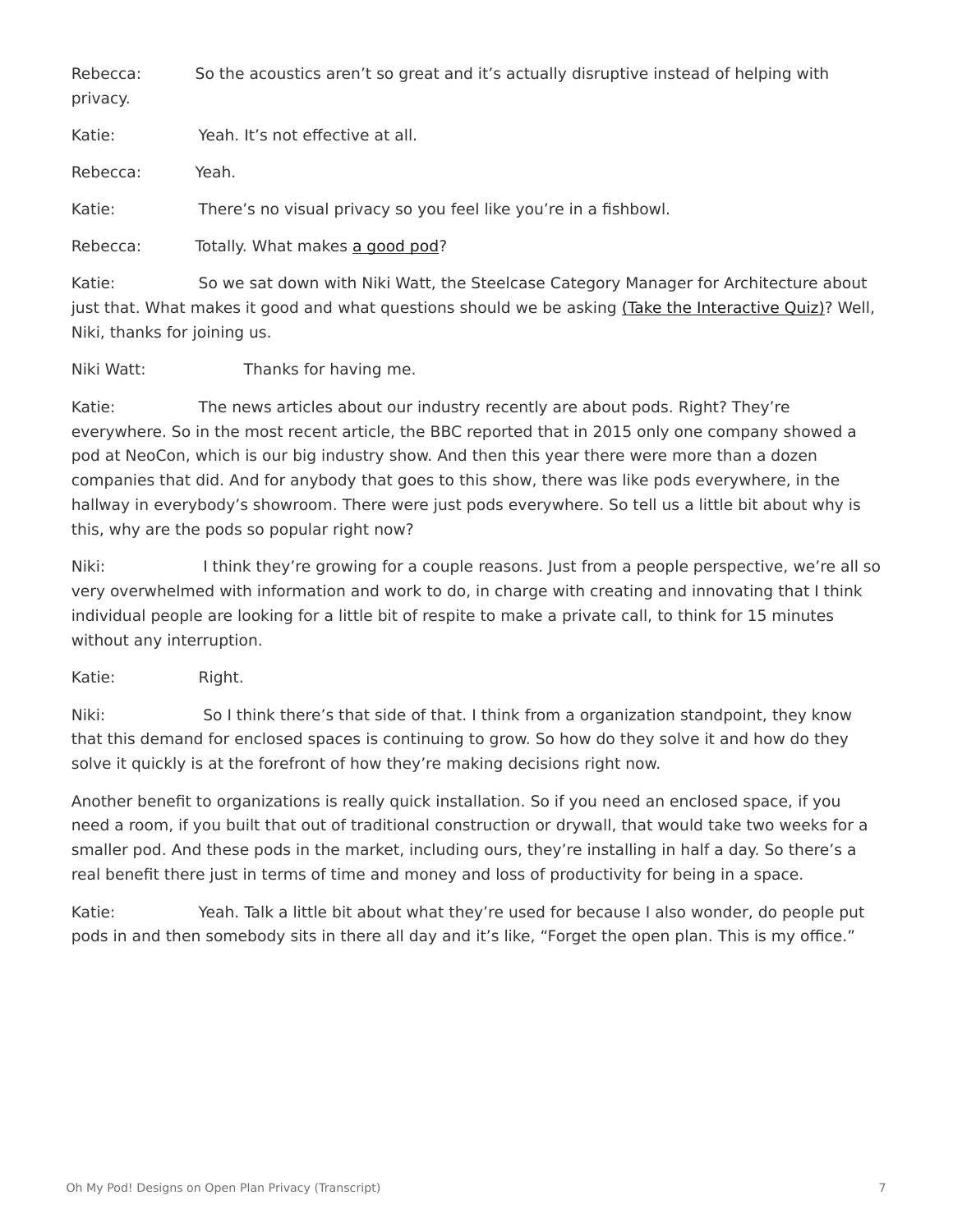Niki: Yeah. So what we're seeing really is two main types. We're seeing these foam booth pods that are really designed for individuals, stand up, quicker phone calls or meetings or a place to recharge. And then there's pods that are more suited for smaller teams. So think in terms of two to six people is what we're seeing a lot of. And I would say depending on what type of work, how long you're going to be in there, that's typically how we see people making decisions on which one they're going to use.

Katie: So a lot of it is, it's just bringing that choice, right?

Niki: Absolutely.

Katie: Like, I need a place to make a phone call or call my doctor or sometimes I'm on the phone with Europe and not everybody wants to hear that conversation. Right?

Niki: Exactly. And I think the one thing that's really interesting, pods have come to the market so quickly. I think some of the user experiences and workers or employees while they're in there are really discovering, "Oh, while I'm in there, I would really still like a nice experience."

Katie: Yes. So talk a little bit more about that because there are some quirks in designing for pods like, I think we've heard people like, "We just took two by fours, we put it up in the office and we said that's good because we just need some privacy." But you have to think about these things, right?

Niki: Right.

Katie: It's not just visual or acoustic privacy.

Niki: And I think there is a little bit of that, well, something is better than nothing. And you're right, something is better than nothing, but as more and more people use pods, how do you create that great experience inside there? Because the two by four is not creating a great experience for work ticket done or thinking to get done.

Katie: So how do I know? How do I know this is the one I should be looking for? What should we look for?

Niki: From that standpoint, organizations are looking at how to choose right now in terms of do they need a foam booth, do they need larger pods? And one of the big things that we're seeing and that we offer with our portfolio is UL certification, Seismic Certification, ADA requirements that we're meeting. And just because these pods are new to the market, doesn't mean it negates the need from a safety standpoint for those things within your workspace.

Katie: Right.

Niki: So organizations are making decisions on who is new to the market, who is new and fancy, and now they're starting to peel that onion back a little more and go, "Okay, if these things really are going to live within my floor plan, how do they meet those top line needs?"

Katie: Talk a little bit about some of the implications related to a power and maybe fire safety that people wouldn't think about.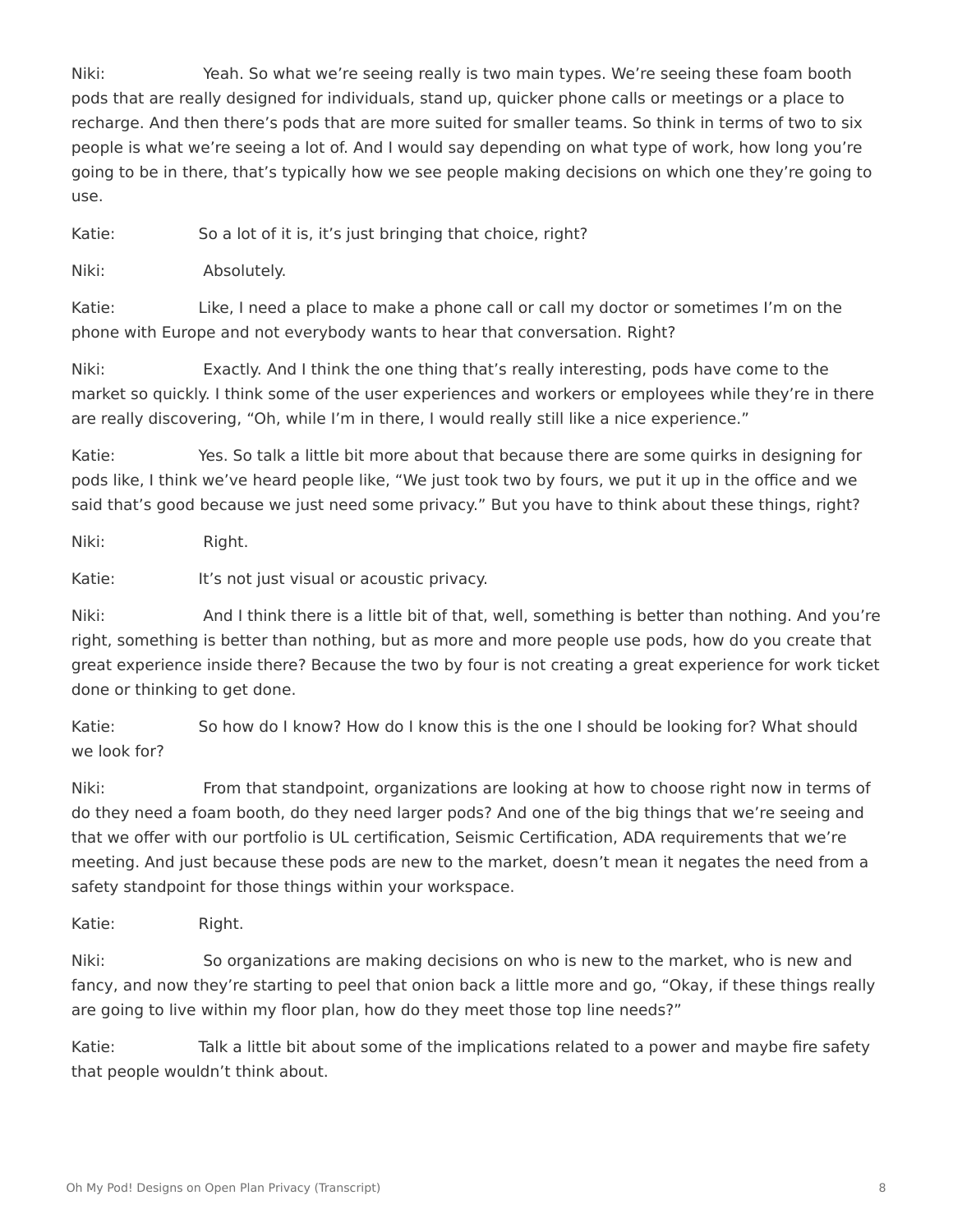Niki: Sure. And it's one of those things. They're new to the market so we always say check local codes because we're seeing some different things. But we also offer some great products. So [Orangebox pods](https://www.steelcase.com/products/pods/air3/) for instance and the air pod and the Weber ceiling that opens up and closes, typically negates that need for the fire suppression and to be hooked up to the sprinklers of the building system. So that has been fantastic and a game changer in terms of the pod market.

Katie: Right?

Niki: And how organizations are making decisions and choosing them.

Katie: There's also sort of the plug and play, like I need to plug it in and go and have power and I need that power to be like, not burn my building down. Right?

Niki: Exactly.

Katie: That's what we have in **SnapCab**, right? Which it's a plug and play solution that's safe.

Niki: It is. It is a plug and play solution. It's also on casters. So in terms of future flexibility for it, it works out great for a lot of organizations.

Katie: Right. And it's small enough. And what I love about SnapCab too is the way that... in our partnership with them is that we've been able to customize it. Right? So you can really express your personality in that.

Niki: Absolutely. Yeah. So we offer a foam booth size, that smaller size unit for someone and then up to supporting six people inside the pod very comfortably with technology, access to power, great air circulation.

Katie: So that's good when I'm, "Okay, I need to make a phone call, I need to go away." I pop in a lot of SnapCabs here and then in our space in Chicago too. So the third pod solution that we offer is from our partner IRYS. And that's great because then if just you and I need to have a quick connect, we can go away. And they also have this really nice front porch where we could kind of go under the quote unquote front porch. Right?

Niki: Yeah. The excellent thing about the IRYS pod is it ships in two weeks. So when we talk about quick responses to organization needs, it really solves for that very well and a very architectural way. It's a very beautiful pod. And to your point, there's two spaces in one there. You have that front porch underneath the canopy and then you have inside the pod, too, with access to marker boards or technology if needed.

Katie: So when we think about providing privacy, it's more than just shutting the door. Right? Do you want to talk a little bit about what else we need to consider with these pods?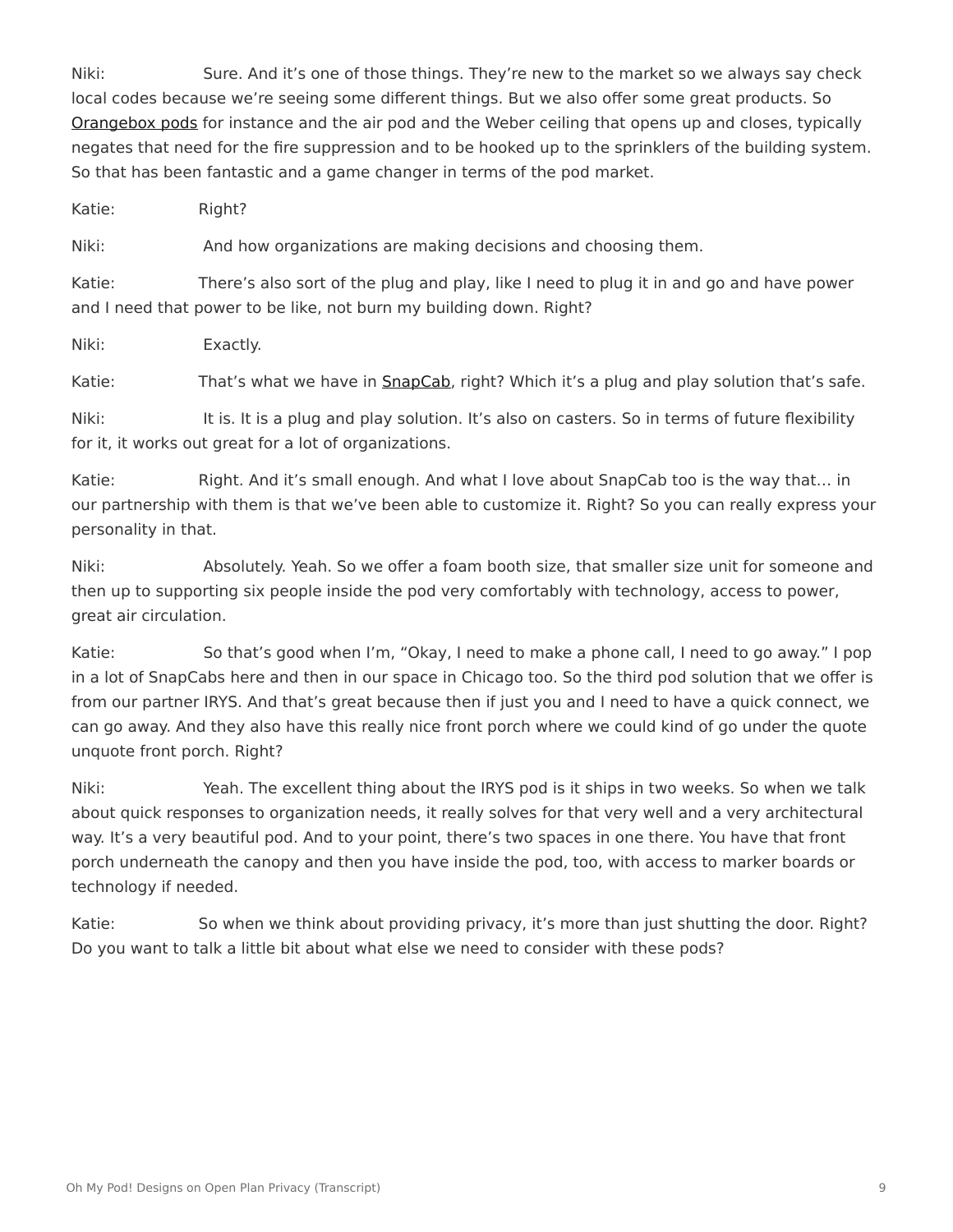Niki: Sure. There's usually when we're looking at products in what they can offer organizations or people that are working inside of them, there's four types of privacy we typically talk about. Visual, territorial, acoustic and informational, and with the pods, the two that really stand out the most would obviously be the acoustic number one. I don't want to hear you. If you're outside the pod, I don't want you to hear what I'm saying inside the pod and then the visual privacy. So to what extent, the amount of glass, do you feel like you're in a fishbowl when you're inside that pod or is there three solid walls and yet some glass offer access to light? We think about that quite frequently too, because you want that almost psychological safety in order to be focused or in order to be rejuvenating yourself, giving yourself a break from your day.

Katie: It's interesting. So I feel like more organizations are starting to learn that and think more intentionally about that with pods. I think you've said one time we may think of pods as this is a bandaid solution. Right? Like, "Oh shoot, we went too far open. Let's put some pods in here so we give people some privacy." And certainly we're seeing organizations use pods like that, but we're starting to see this more strategic shift. Right? Where they're actually being planned thoughtfully and thinking about these different types of privacy that people need.

Niki: Yeah, we are starting to see it earlier in the thinking about workspace and just more of a proactive strategy I would say versus a solve a problem to your point. And with the proactive strategies, organizations really are starting to think through where can we use these today? Where might we move them next month? How could we take them with us when our lease is up? That type of thing. And we're starting to see more and more projects where there's hundreds of pods that are on there. So it's nice to see that organizations are thinking about how do you balance that open plan and what does that look like? Whether that's with demountable walls or with pods. And that strategy's starting to take off.

Katie: There's been a lot written about the culture of pods. Right? So some of this is kind of quirky. I go in the pod at lunchtime and I eat a tuna sandwich and then the pod smells like tuna for the rest of the day. So there's been a lot of like news articles that have been written that are sort of poking fun at pods. And I'm curious, do you have any thoughts about the culture of pods? Or maybe this is even like, things organizations should think about as they're putting pods into their workplace.

Niki: Yeah, I think you're right and people are having fun with it. Right? It's something new that we're seeing over the past two years. So that aspect of it's less formal and that has been fun. So knowing what you're putting into your space again is really important. And what is that user experience? Especially here at Steelcase, right, we're offering our expertise to help design IRYS, to partner with SnapCab and share our research and insights, and the same thing with acquiring Orangebox, giving them feedback on what we know for the North American market to really create those great user experiences.

And then the third thing I would say is more around warranty and quality too, because as organizations are looking at these as flexible assets that can be used past an initial installation, what does that look like longer term?

Katie: Right.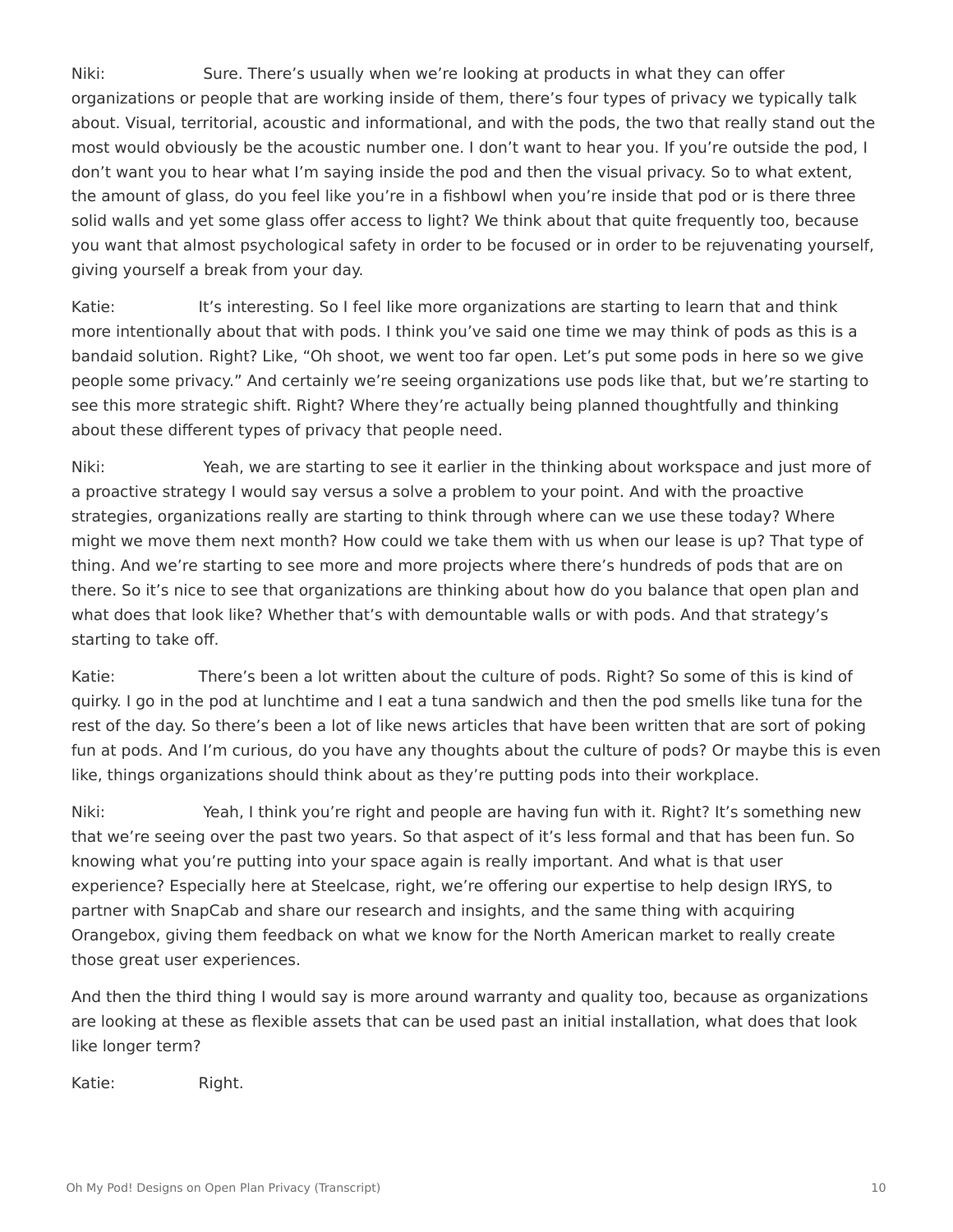Niki: And how you manage that asset is important.

Katie: And it feels like there's this balance too, right? If you have an organization where people are camping in these all day, maybe there's some other unmet needs that we should explore too. Right?

Niki: Absolutely. [crosstalk 00:24:27]-

Katie: Pods are a great solution, but let's make sure we're meeting all the needs of our workers.

Niki: Right. It's definitely a balance and we're definitely continuing to see this increase in demand for enclosed spaces. That's not going to go away.

Katie: That's interesting. Well, Niki, thanks so much for joining us and being here today.

Niki: Thanks for having me.

Rebecca: So when we talked to designers, they made an interesting point about pods that they should go in high trafficked areas so that people feel like they can use them and they see other people using them. And I know Katie, I talk to you a lot on video conferencing in Chicago and you use a pod a lot. Why do you think?

Katie: I do. I love my pod. I really, really love my pod.

Rebecca: You have a nice pod.

Katie: I do. I have a beautiful IRYS pod and it works for me because I'm on the phone a lot with you guys here in Grand Rapids or our teams all over the world. We do a lot of videos, so people need to see me and people in the open plan that I work with in Chicago, they don't want to hear our conversations. As interesting, as exciting as they maybe. Right? So when we're on the phone, when I have those meetings, we're able to pop in the pod, shut the door. I know that it's acoustically sound. I don't feel like I'm in a fishbowl because there's good visual privacy. It's really been designed for those needs. I will say I use it a lot, but it is not my private office.

Rebecca: Okay.

Katie: Right? So you do have to share and that's the thing.

Rebecca: There's some rules.

Katie: Yeah, there are some rules. You have to set up a culture around it, right? You have to clean up after yourself when you leave. You have to not hog it and sit there all day. Right? You want to be courteous when you're using a pod.

Rebecca: That makes a lot of sense. I think you're courteous when you're using your pod.

Katie: Thank you.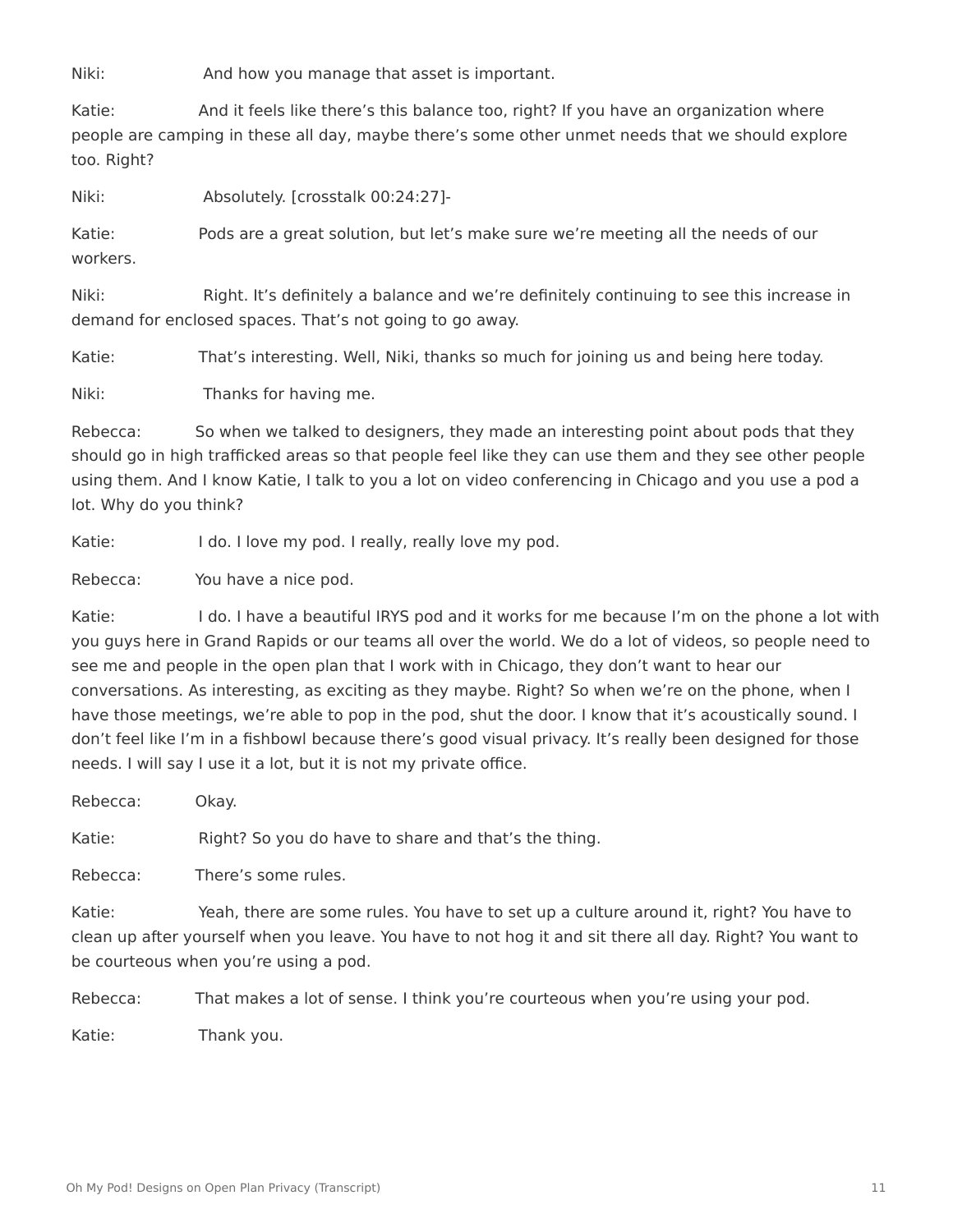### **CONCLUSION**

Rebecca: So we want to let everybody know if you want to learn more about pods or Orangebox or anything we've talked about in this episode, or if you want to listen to one of the other episodes of the Open Office Truth, please go to [steelcase.com/openofficetruth](http://www.steelcase.com/openofficetruth) where we've put everything you need. And we want to thank everybody who is included in this episode, Niki Watt, Gerry Taylor and Chris Congdon. And we want to remind you to subscribe to What Workers Want so you don't miss anything.

Katie: So this episode had a heavy focus on creating privacy with four walls and a door because sometimes you just want to shut the door. Right?

Rebecca: Right.

Katie: But our next episode is going to explore what privacy looks like when it doesn't mean four walls and a door. Why do we have all these beautiful Instagram spaces? Is that the best thing for people to sit in? And sometimes why are those spaces empty?

Rebecca: Yeah, you walk by them, no one's there. So we're going to actually hear about a new framework. It's almost a checklist where you can diagnose what's really going on in those spaces. And especially as companies spend more money and real estate on those types of spaces, you really want them to work.

Katie: Well, I can't wait to hear that. So for now, thanks everyone for joining us.

#### **Featured Products**

**[+About Steelcase](https://www.steelcase.com/discover/steelcase/our-company/)**

**[+Customer Care](#page-0-0)**

**[+Legal Notices](#page-0-0)**

**[Connect With Us](https://www.steelcase.com/find-us/social-media/) [+](https://www.steelcase.com/find-us/social-media/)**